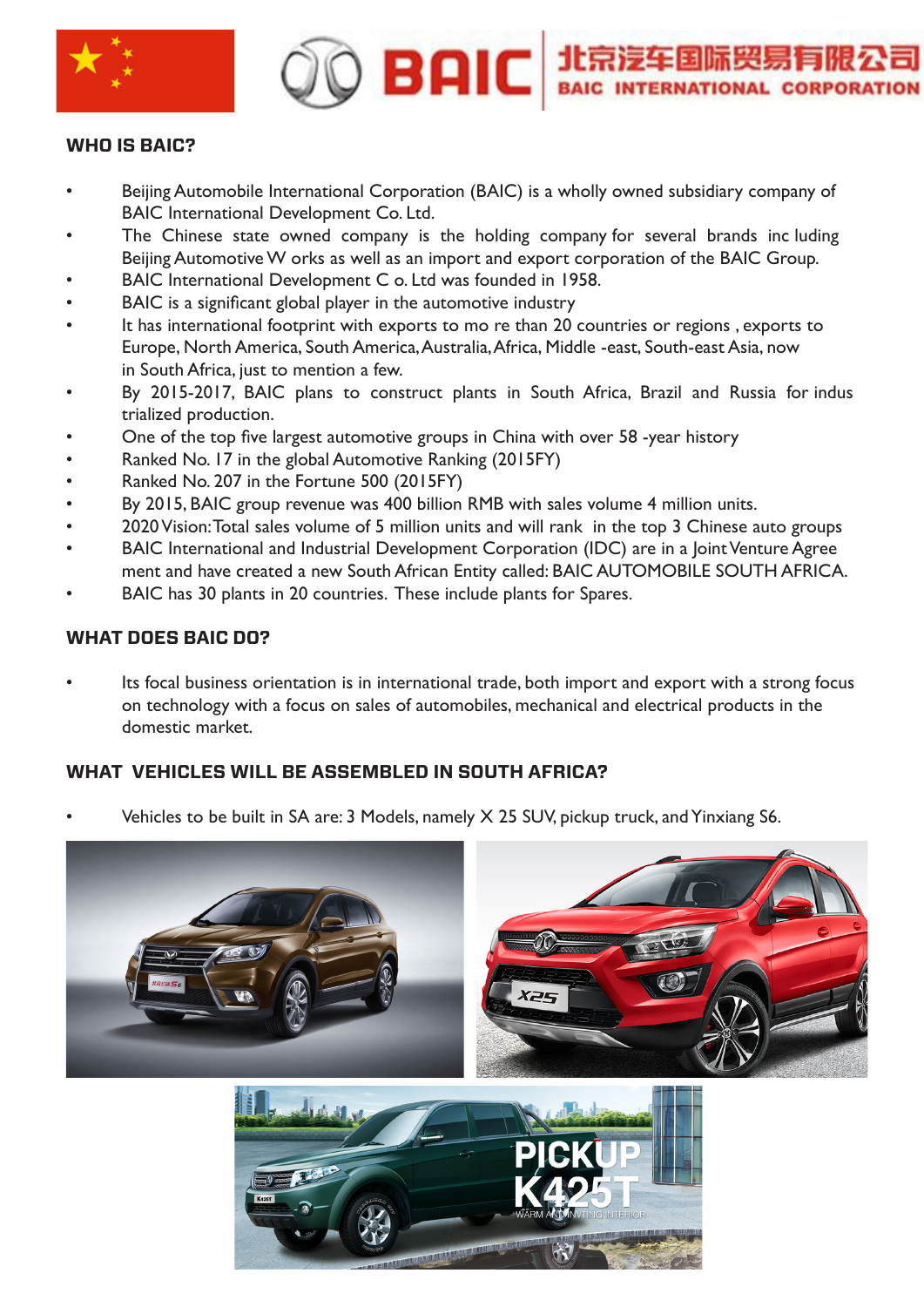# **HOW MUCH IS BAIC INVESTING IN SOUTH AFRICA?**

- Total Investment value: R11 billion
	- o BAIC Phase one would be worth R4,5 billion
	- o BAIC Phase two would be worth R6.5 billion

#### **WHERE IS THE LOCATION OF BAIC FACILITY?**

• Zone 1 (Logistics Zone) of the Coega IDZ in the Nelson Mandela Bay Metro

#### **HOW MUCH LAND WILL BAIC OCCUPY?**

- Land Occupied: 54.62 hectares
	- o First Phase is 47.3839hectares

#### **WHAT IS THE SIZE OF THE BAIC FACILITY?**

• First Phase covered area: 88 969.79 sqm

#### **HOW LONG WILL THE FACILITY TAKE TO BUILD?**

• Construction periods: 18 months construction period, expected to start in October/November 2016 and reach completion in December 2017/January 2018

#### **EXPECTED START OF OPERATIONS**

• January/ February 2018

#### **WHAT WILL BE THE PLANT'S CONFIGURATION?**

• Completely Knocked Down (CKD) Assembly Plant will include an assembly plant, body shop, painting, workshop, assembly of composed parts, car body interior decoration, testing, paint repair, and after-sales service

#### **PRODUCTION VOLUMES**

- First Phase: Until 2022, planned target production capacity is 50,000 vehicles
- Second Phase: Planned target capacity is annual yield of 100,000 vehicles
- 60% is for the export market, particularly into the African Continent (East-West-North);
- 40% is for the local South African market.

#### **HOW MANY JOBS WILL BE CREATED?**

- Jobs: 800 initially to 1500 jobs (operational) in 2018
- Economy-wide impact of BAIC project in term of employment creation is expected to be around 10 600 jobs opportunities.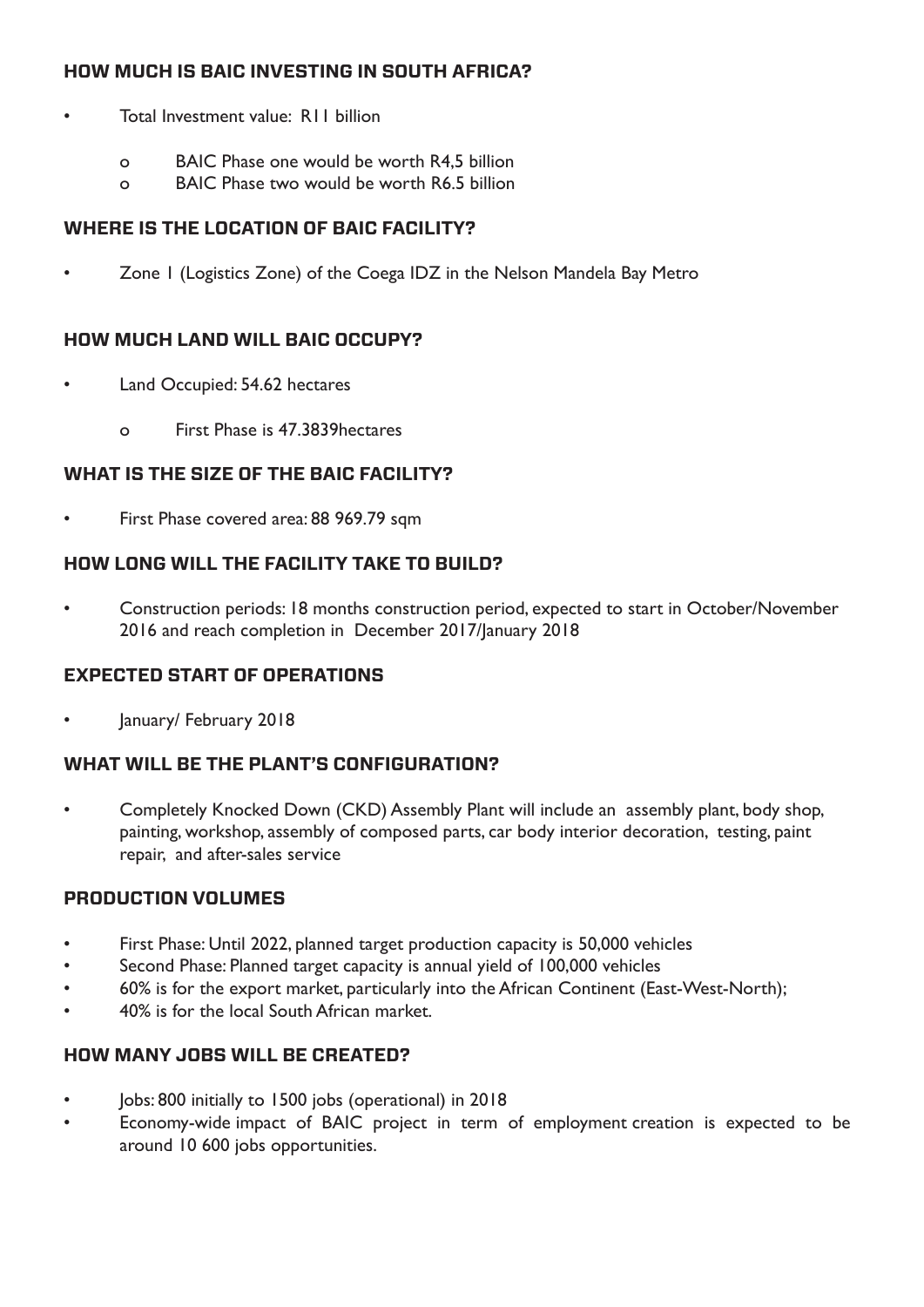# **HOW DID THE BAIC INVESTMENT COME ABOUT?**

- The outcomes of the Forum on China-Africa Cooperation (FOCAC) Summit held in
- Johannesburg from 3 to 5 December 2015.
- Attended by Heads of State and Government, Heads of Delegation, the Chairperson of the Afri can Union (AU) Commission and Ministers of Foreign Affairs and Ministers in charge of economic cooperation from C hina and 50 African countries.
- CDC is empowering growth and development for communities and businesses in the EC
- BAIC will provide training and development opportunities to NMB & EC communities
- BAIC investment will benefit the unemployed youth, women, and persons with disabilities
- The Investment will promote growth and development of SMMEs (facilities and other related ser vices in Zone 1)

# **SECONDARY MESSAGING**

- The investment will create opportunities for EC tertiary institutions for Re search and
- Development (Universities: NMB, Rhodes, Fort Hare)
- This investment will strengthen relationships between South Africa and China and brings to life the FOCAC 2015 Johannesburg declaration
- BAIC and other Investors have benefited from the Customs Control Area status of the Coega IDZ 1& 2

# **IMPACT ON LOCAL ECONOMY**

- The economy-wide GDP impact in Eastern Cape Provi nce, due to the BAIC construction
- project, is estimated at R945.1 million. This represents about 0.41 percent of Eastern Cape's
- 2014 GDP R, at constant 2010 price.
- The spending related to the construction of new facility to accommodate BAIC's vehicle manufacturing plant within the Coega IDZ would result in direct and indirect output of R2.4 bil lion in Eastern Cape, of which the majority of expenses to benefit the Metro.
- When adding the induced effect of the wage income, the impact of the economy -wide effect is estimated at R3.3 billion for the Eastern Cape Province.
- A large increase in the output of the construction industry is expected due to the expe nditure on building construction.
- As a consequence of these investments and because of the indirect effects associated with them, other industries such as Trade, Chemicals and Chemical products, Transport, Manufacturing and Transport Equipment, Real Estate , Community, Social and Personal Services, Food industry, Trade, Accommodation, Livestock farming, Insurance, Grain Milk, Bakery and Animal Feed Products would also see relative large increases in output (see Figure 1).

# **Figure 1: Eastern Cape Industry Impact – Output Multiplier (Rm)**



Source: CDC\_RU Own estimations based on ECSAM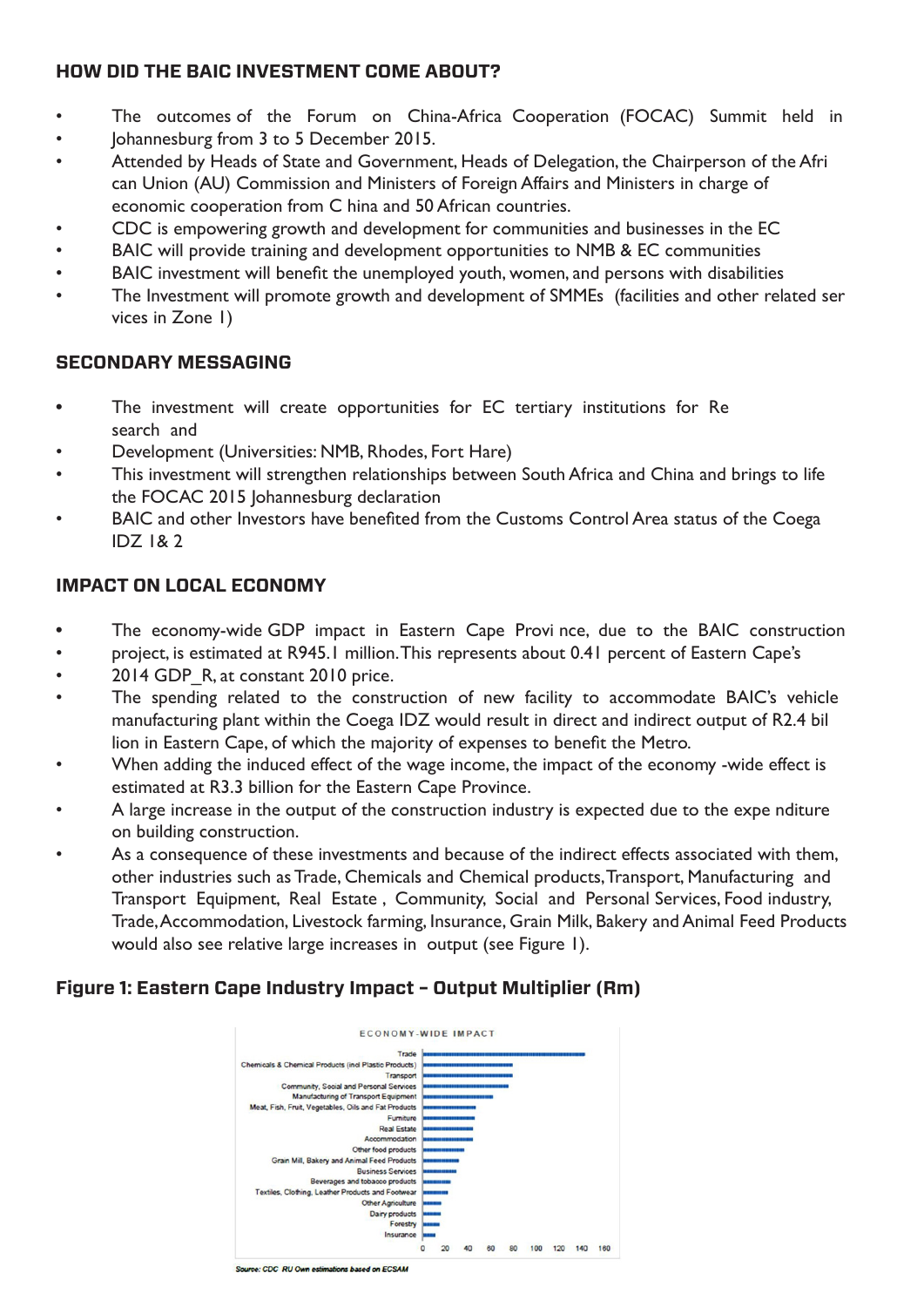- Due to the increase in employment, the economic-wide impact on labour remuneration is expected to increase by R425 million (economy-wide impact) in the Eastern Cape Province.
- The construction of new facility to accommodate BAIC's new vehicle manufacturing plant within the Coega IDZ would impact the most vulnerable households in the Province (see Table
- as their income is expected to increase by R122.1 million (eco nomy-wide impact).

# **Table 1: BAIC Construction Project Impact on Selected EC Macroeconomic Indicators**

|                                              | Direct & Indirect Impact   Induced Impact   Economy-wide Impact |       |       |  |
|----------------------------------------------|-----------------------------------------------------------------|-------|-------|--|
|                                              | <b>Rm</b>                                                       |       |       |  |
| <b>Gross Domestic Product (Market Price)</b> | 740.6                                                           | 204.4 | 945.1 |  |
| <b>Gross Domestic Fixed Investment</b>       | 173.5                                                           | 46.1  | 219.5 |  |
| Household Income (Quintile 5)                | 94.3                                                            | 27.8  | 122.1 |  |
| <b>Labour Remuneration</b>                   | 338.0                                                           | 87.0  | 425.0 |  |

Source: CDC\_RU Own estimations based on ECSAM

#### **IMPACT ON EMPLOYMENT**

- The BAIC project would have positive impacts on employment, especially around the youth owing to the nature of the propose d project (see Semi-and Unskilled proportion in figure 2 below).
- In its broad perspective, the project will generate approximately 6 047 formal direct andindirect jobs opportunities during the construction phase.
- When adding the induced effect of the wage income, the economy-wide number of jobs would be around 7 102 for the Eastern Cape Province.
- In the informal sector, about 3 543 jobs (economy-wide) are expected to be created by th project (see Table 2).
- It is probable that the change in employment will benefit the lower class income groups as they are the most likely to be employed in the informal sector, semi -skilled and unskilled jobs in the formal sector.

#### **In conclusion, the economy-wide impact of this project in term of employment creation is expected to be around 10 600 jobs opportunities .**

In Eastern Cape Province, the largest share of formal jobs opportunities created by the project would be semi-skilled and unskilled jobs, followed by skilled jobs. A large number of informal sector jobs is also supported by this project

|                                              | Direct & Indirect Induced<br><b>Impact</b> | <b>Impact</b> | Economy-<br>wide Impact |
|----------------------------------------------|--------------------------------------------|---------------|-------------------------|
|                                              | <b>Number</b>                              |               |                         |
| <b>Formal Employment</b>                     | 6047                                       | 1055          | 7 102                   |
| <b>Informal Employment</b>                   | 2822                                       | 721           | 3543                    |
| Formal & Informal Employment<br><b>Total</b> | 8869                                       | 1776          | 10 645                  |

Source: CDC\_RU Own estimations based on ECSAM